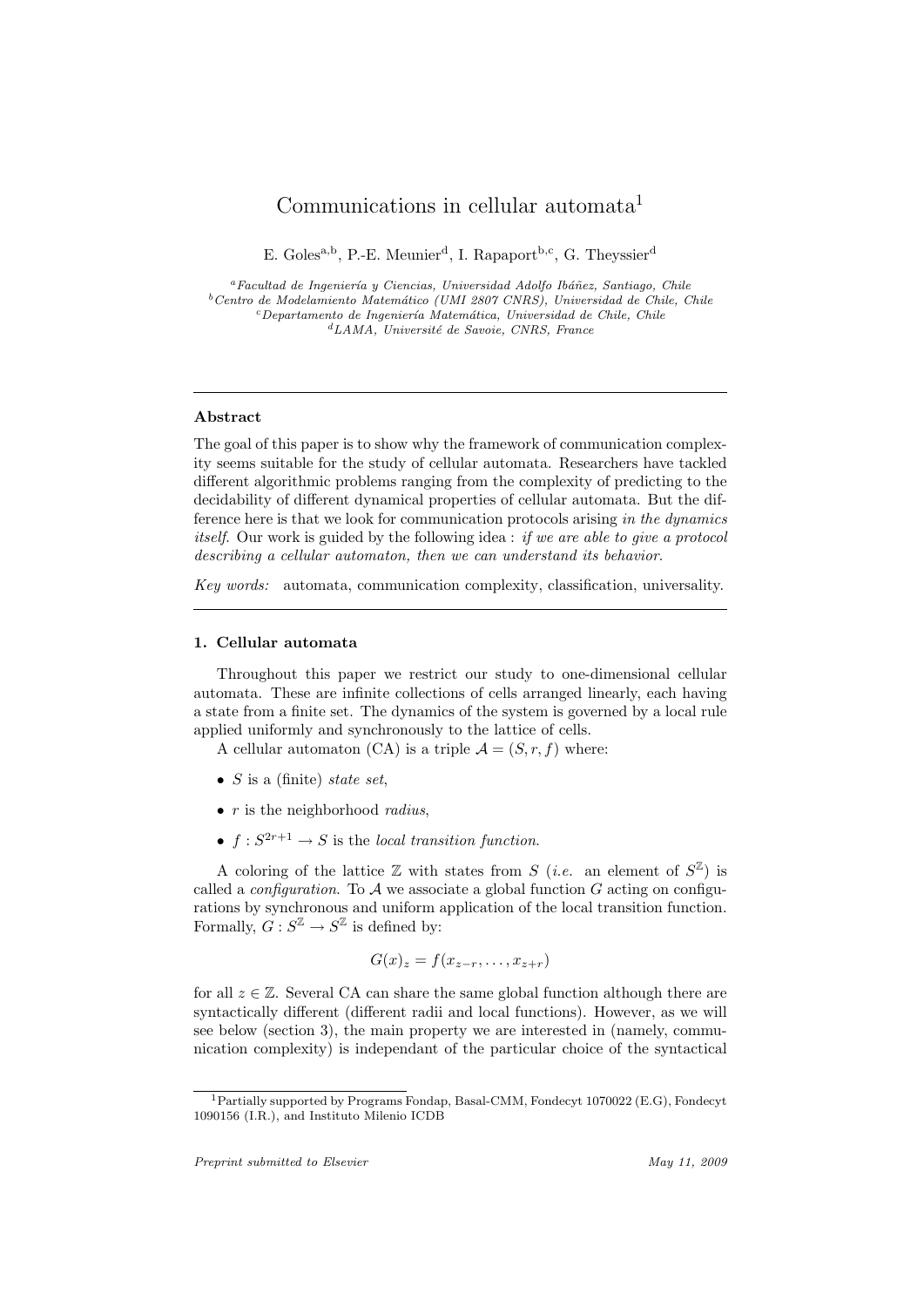representation. Moreover, an important part of the paper (Section 4) focuses on elementary CA, which is a fixed syntactical framework.

After  $n$  time steps the value of a cell depends on its own initial state together with the initial states of the  $rn$  left and  $rn$  right neighbouring cells. More precisely, we define the *n*-th iteration of local rule  $f^n: \{0,1\}^{2rn+1} \to \{0,1\}$ recursively:  $f^1 = f$  and, for  $n \geq 2$ ,

$$
f^{n}(z_{-rn}\ldots z_1, z_0, z_1\ldots z_{rn}) = f^{n-1}(f(z_{-rn}, \ldots, z_{-rn+2r})\ldots f(z_{rn-2r}, \ldots, z_{rn})).
$$

Finally, we call P-complete a cellular automaton such that the problem of predicting  $F^n$  on all configurations of size  $2rn + 1$  is P-complete.

Our work is motivated by the following idea: if we are able to give a simple explicit description of  $f^n$  (for arbitrary n), then we can understand the behavior of the corresponding CA.

# 2. Communication complexity

Communication complexity is a model introduced by A. C.-C. Yao in [16], and designed at first for lower-bounding the amount of communication needed in parallel programs. In this model we consider two players, namely Alice and Bob, each with arbitrary computational power and talking to each other to decide the value of a given function.

For instance, let  $f : X \times Y \to Z$  be a function taking pairs as input. If we give first elements of pairs to Alice, and second to Bob, the question communication complexity asks is "how much information do they have to communicate to each other in the worst case in order to compute f ?".

More precisely, we define protocols, which specify, at each step of the communication between Alice and Bob, who speaks (Alice or Bob), and what he says (a bit, 0 or 1), as a function of their respective inputs.

This simple framework, and some of its variants we discuss in this article, appear to us as a relevant way to study CA. The tools of communication complexity suggest experiments to test hypothesis about properties of CA (see Section 4).

**Definition 1.** A protocol P over domain  $X \times Y$  and range Z is a binary tree where each internal node v is labeled either by a map  $a_v : X \to \{0,1\}$  or by a map  $b_v: Y \to \{0,1\}$ , and each leaf v is labeled either by a map  $A_v: X \to Z$  or by a map  $B_v: Y \to Z$ .

The value of protocol P on input  $(x, y) \in X \times Y$  is given by  $A_v(x)$  (or  $B_v(y)$ ) where  $A_v$  (or  $B_v$ ) is the label of the leaf reached by walking on the tree from the root, and walking left if  $a_v(x) = 0$  (or  $b_v(y) = 0$ ), and walking right otherwise. We say that a protocol computes a function  $f: X \times Y \to Z$  if for any  $(x, y) \in X \times Y$ , its value on input  $(x, y)$  is  $f(x, y)$ .

Intuitively, each internal node specifies a bit to be communicated either by Alice or by Bob, whereas at leaves either Alice or Bob determines the final value of f since she (or he) has received enough information from the other.

Remark. In our formalism, we don't ask both Alice and Bob to be able to give the final value. We do so to be able to consider protocols where communication is unidirectional (see below).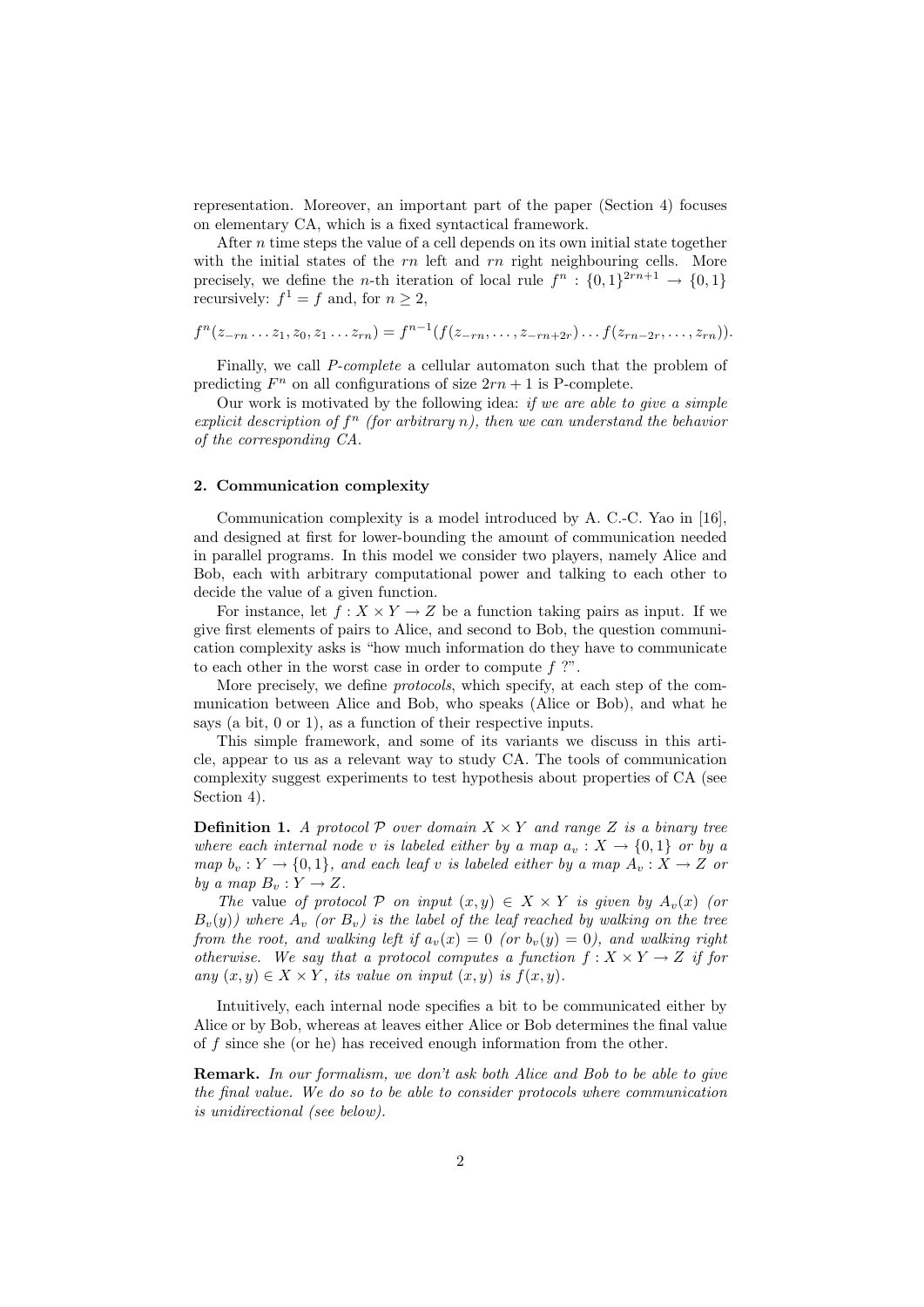**Definition 2.** We denote by  $cc(f)$  the deterministic communication complexity of a function  $f: X \times Y \to Z$ . It is the minimal depth of a protocol tree computing f.

We study functions with the help of their associated matrices. In such matrices, rows are indexed by elements in  $X$ , columns by elements in  $Y$ . They are defined by  $M_{i,j} = f(i,j) \in Z$ . For elementary CA, we represent the *n*-th iteration function of  $f^n: \{0,1\}^{2n+1} \to \{0,1\}$  as  $f^n: \{0,1\}^n \times \{0,1\}^{n+1} \to \{0,1\}.$ For instance, Figure 1 represents the matrix of elementary CA rule 178, when we give *n* bits to Alice (rows) and  $n + 1$  bits to Bob (columns); i.e. when  $X = \{0, 1\}^n$  and  $Y = \{0, 1\}^{n+1}$ . We denote as  $M_{178}^n$  such a matrix.



Figure 1: Matrices of rule 178, for  $n = 6$  (left) and  $n = 7$  (right)

From the study in [7], we know that a protocol for a function induces a partition of the matrix of this function into monochromatic generalized rectangles (i.e. cartesian products of subsets of X and Y). So a lower bound for the deterministic communication complexity of a function  $\phi$  is given by log<sub>2</sub>  $C_P(\phi)$ , where  $C_P(\phi)$  stands for the *partition number* of  $\phi$ , i.e. the number of rectangles needed in a minimal partition of the matrix into monochromatic rectangles.

Moreover, we call one-round communication complexity, denoted by  $cc_1$ , the communication complexity when restricted to protocols where only one person (Alice or Bob) can speak. Precisely, a one-round protocol is a tree where either all internal nodes have labels of type  $a_v$  and all leaves labels of type  $B_v$  (Alice speaking to Bob who then gives the final answer), or all internal nodes have labels of type  $b_v$  and all leaves labels of type  $A_v$  (Bob speaking to Alice who gives the final answer).

Definition 3. The one-round deterministic communication complexity of a function  $f: X \times Y \to Z$ , denoted by  $\mathbf{cc}_1(f)$ , is the minimal depth of a one-round protocol tree computing f.

This restriction is justified by the ease of experimental measures on the communication complexity of cellular automata it allows. More precisely, according to Fact 1, simply counting the number of different rows in a matrix gives the exact one-round communication complexity of a rule, while measuring the deterministic communication complexity of a function implies being able to find an optimal partition of its matrix into monochromatic rectangles.

**Fact 1** (from [7]). Let f be a binary function of 2n variables and  $M_f \in$  ${0,1}^{2^n\times 2^n}$  its matrix representation, defined by  $M_f(x,y) = f(xy)$  for  $x,y \in$  ${0,1}<sup>n</sup>$ . Let  $d(M_f)$  be minimum between the number of different rows and the number of different columns in  $M_f$ . We have  $cc_1(f) = \lceil \log(d(M_f)) \rceil$ .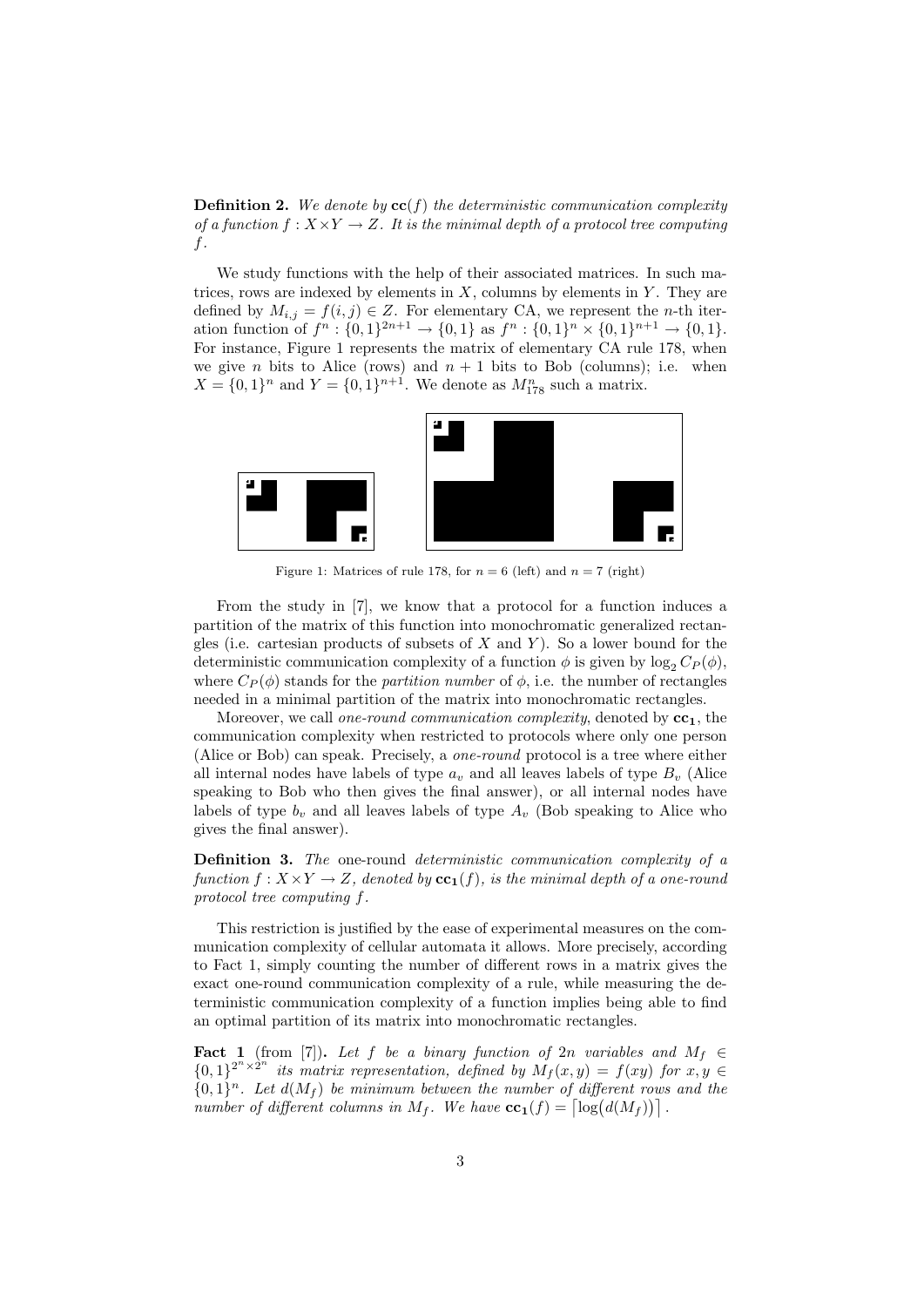When several rounds are allowed, the communication complexity is connected to the rank of matrices. In fact, for an arbitrary boolean function  $f$ , we have the following bounds (see [7]):

$$
rank(M_f) \geq \mathbf{cc}(f) \geq \log(\operatorname{rank}(M_f))
$$

Moreover, the following conjecture appears in [10] :

**Open Problem 1.** Is there a constant  $c > 1$  verifying, for any function f:

 $\mathbf{cc}(f) \in O\big(\log(\mathrm{rank}(M_f))^c\big).$ 

Experimentally, the rank of matrices is the only parameter we computed in order to evaluate the multi-round communication complexity of CA. But it did not give tight bounds and the matrices to be considered are exponentially large.

A theorem by J. Hromkovič and G. Schnitger [5] upper bounds the communication complexity of Turing computations:

**Theorem 1.** For a language  $L \subseteq \{0,1\}^*$  and a nondeterministic TM A recognizing this language, we have

$$
T_A(n) \in \Omega\big(\mathbf{cc}(\chi_n(L))^2\big)
$$

Where  $T_A(n)$  is the time required by A to recognize L and  $\chi_n$  is the characteristic function of L restricted to length n.

The proof uses the crossing sequence argument, introduced by Cobham [1]

# 3. Communication Complexity in Cellular Automata

We are interested in the sequence of iterations  $(f^n)_n$  of the local rule of CA. So we won't consider the communication complexity of a single function but the sequence of complexities associated to the family  $(f^n)_n$ .

Another important point is the choice of how the input is split into 2 parts. We consider any possible splitting into 2 connected parts and take the worst case. Formally, given a CA local rule  $f: S^{2r+1} \to S$ , we denote by  $f_i$  (with  $0 \leq i \leq 2r+1$ ) the function  $f_i : S^i \times S^{2r+1-i} \to S$ . We also define  $f_i^n$  for all  $n \geq 1$  and all i with  $0 \leq i \leq 2rn + 1$ .

**Definition 4.** The communication complexity  $cc(A)$  of A is the function

$$
n \mapsto \max_{0 \le i \le 2rn+1} \mathbf{cc}(f_i^n),
$$

where f and r are the local rule and radius of  $A$ . We define in a similar way the one-round communication complexity  $cc_1(A)$ .

Remark. This definition with arbitrary splitting of input is a slight modification of the definition proposed by E. Goles and I. Rapaport in [3], where the central cell is fixed, and Alice and Bob recieve exactly the same number of input cells.

Maximal communication complexity can be reached by cellular automata.

**Proposition 1** ([3]). There is a CA A such that  $\mathbf{cc}(A) \in \Omega(n)$ .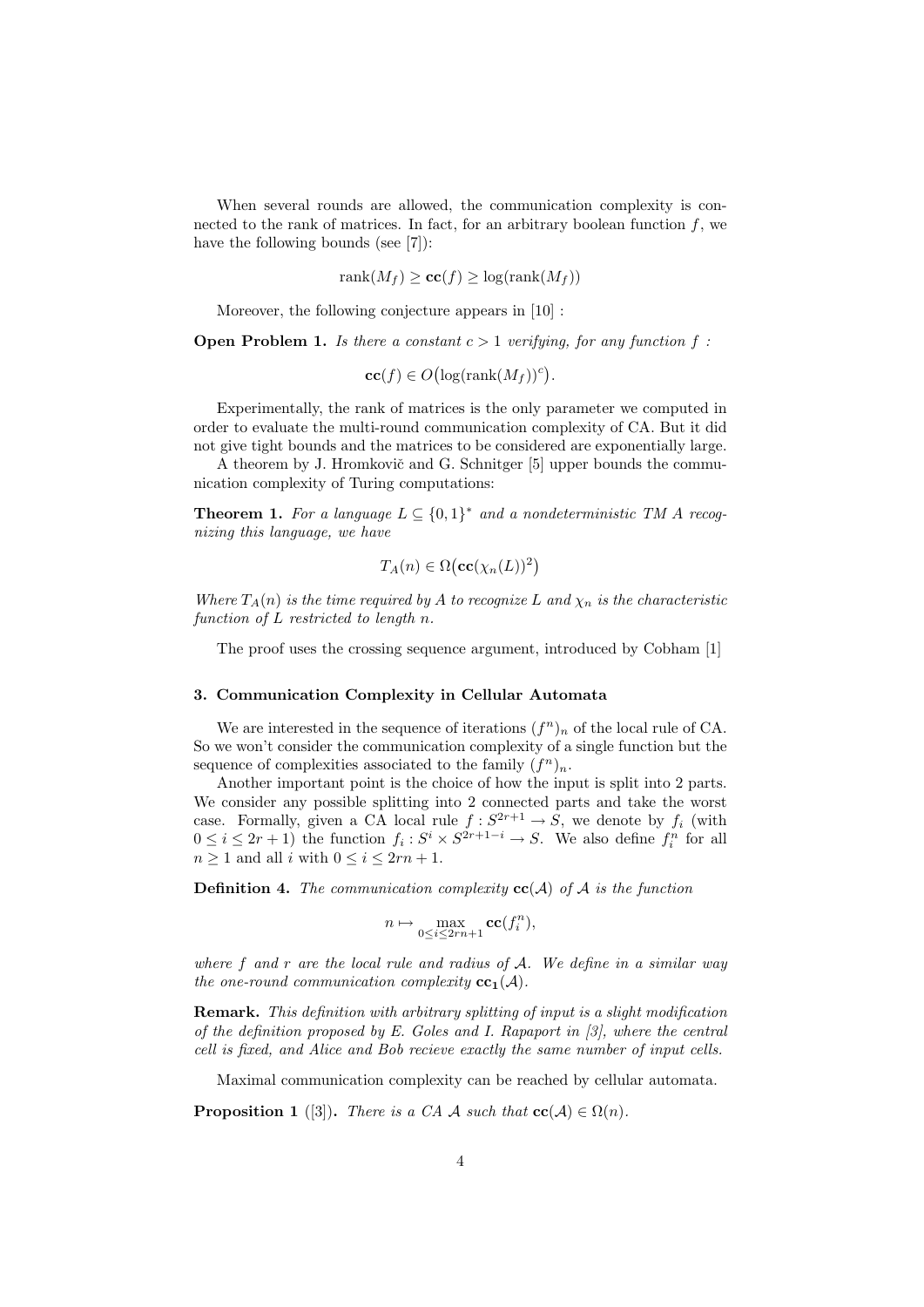#### 3.1. Separation results

One could ask whether counting the number of different rows is a really accurate measure, and how large is the gap between the cost of one-round protocols and the cost of protocols where several rounds are allowed. We already know from [7] that the gap between one-round protocols and multi-round protocols can be exponential. The following fact shows that we get the same exponential gap if we restrict ourselves to functions predicting CA.

# **Proposition 2.** There exists a CA A such that  $cc_1(A)$  is an exponential in  $cc(\mathcal{A}).$

*Proof sketch.* For general functions in  $\{0,1\}^* \times \{0,1\}^* \rightarrow \{0,1\}$ , there is one canonical function satisfying this relation between  $cc_1$  and  $cc$ : consider the complete binary tree with height  $h$  and label all its leaves and nodes with  $0$  or 1. The path associated to such a labeling is defined as follows : upon arriving on a node labeled with a 0 (resp. a 1), define the next node of the path as the root of the left (resp. right) subtree. The final value of the function is the label of the last node of the path (i.e. a leaf).

In this tree, give all odd levels to Alice and even ones to Bob. An easy multiround protocol solves it in communication complexity  $h$ : in each turn, either Alice or Bob tells each other the label of the current node, giving to the other one the direction to follow (left or right) to get to the next node. It is a known fact from [7] that this problem cannot be solved with a one-round protocol in  $o(2^n)$  rounds.

We describe how a CA can encode this problem on figure 2, in terms of signals. The top of the tree is encoded on the sides of the initial configurations, and the final values (leaves) are at the center. The squares delimit the levels of the tree. Clearly, odd levels are on the left, while even ones are on the right side of the configuration.

The general behavior of this CA is to select data from the bottom of the tree. The green signals represent the data, the dashed ones represent data already selected, and the black ones are the selectors. All of them can carry the values 0 or 1. dotted signals separates the levels, transforming dashed signals into green ones. Black signals are selectors, they carry the values 0 (resp. 1) and transform into red signals carrying the value of the first (resp. second) green signal crossed.

At each step, the set of "selected" leaves is halved by selections by black signals. Since these signals select the "correct" (i.e. left of right, depending on their label) subtree, the last leaf remaining is the actual value of this instance of the tree problem.  $\Box$ 

The problem with the previous proof is that we build an artificial and complicated CA, with many states and an unclear local rule. A more accurate question is : Are there elementary CA with a low multi-round communication complexity, but a high lower bound for one-round protocols? We leave this as an open problem.

Considering the recent results by D. Woods and T. Neary [8], a very natural question one could ask is the following: What do computational properties of CA, such as P-completeness, imply on the its communication complexity? As shown by the following proposition, one can build P-complete cellular automata with arbitrarily low communication complexity.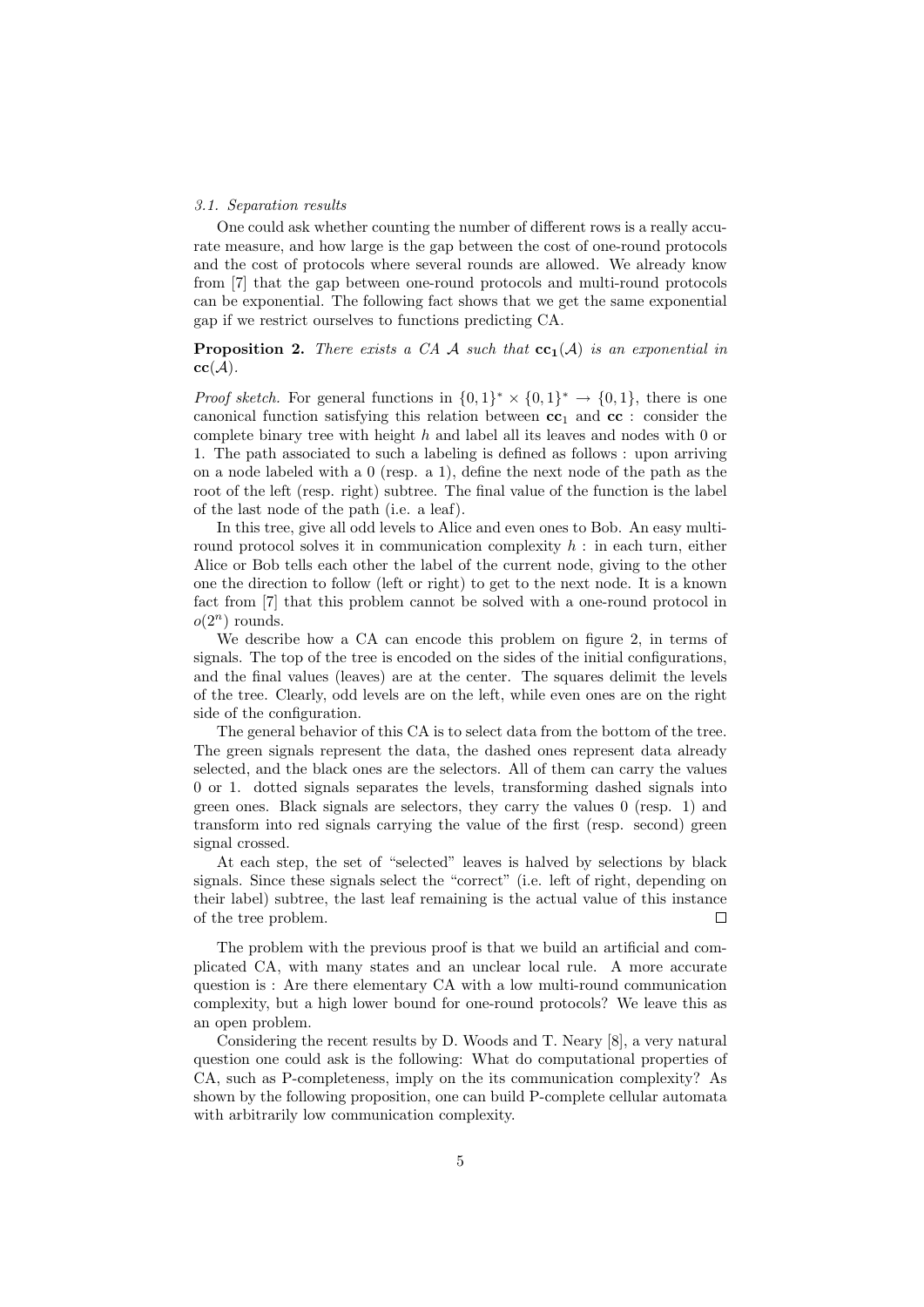

Figure 2: A cellular automaton computing the tree problem, and the corresponding tree

**Proposition 3.** For any  $k > 1$ , there exists a P-complete CA A such that  $\mathbf{cc}(\mathcal{A}) \in O(n^{1/k}).$ 

*Proof sketch.* Consider any Turing machine  $M$ . We construct a CA  $\mathcal A$  able to simulate M only slowly but still in polynomial time: it takes  $n^k$  steps of A to simulates n steps of  $M$ . Hence, by a suitable choice of  $M$ ,  $A$  is P-complete.

First it is easy to construct a CA simulating  $M$  in real time. We encode each symbol of the tape alphabet of the Turing machine by a CA state, and add a "layer" for the head, with ' $\rightarrow$ ' symbols on its left and ' $\leftarrow$ ' symbols on its right. We guarantee this way that there can be only one head : if a ' $\rightarrow$ ' state is adjacent to a ' $\leftarrow$ ' state without head between them, we propagate an "error" state destroying everything.

We then add a new layer to slow down the simulation: it consists in a single particle (we use the same trick to ensure that there is only one particle) moving left and right inside a marked region of the configuration. More precisely, it goes right until it reaches the end of the marked region, then it adds a marked cell at the end and starts to move left to reach the other end, doing the same thing forever. Clearly, for any cell in a finite marked region, seeing  $n$  traversals of the particle takes  $\Omega(n^2)$  steps. Then, the idea is to authorize heads moves in the previous construction only at particle traversals. This way,  $n$  steps of  $\mathcal M$ require  $n^2$  time steps of the automaton. By adding another layer, one can also slow down the above particle with the same principle and it is not difficult to finally construct a CA A such that n steps of M require  $n^k$  time steps of A.

Now, the communication complexity of A is  $O(n^{1/k})$  because on any input of size n, either the "error" appears, or a correct computation of  $O(n^{1/k})$  steps of  $M$  occurs. Distinguishing the two cases takes only constant communication. Moreover, in the case of a correct computation, it is sufficient to determine the initial position of particles, the sizes of marked regions (cost  $O(\log(n))$ , and the initial position of the Turing heads as well as the  $O(n^{1/k})$  surrounding states.

#### 3.2. Upper bounds

We propose here a first scheme of complexity classes in cellular automata, based on their communication complexity. What we actually measure is  $2^{D(f)}$ . This is mainly justified by experiments : the protocols we got for cellular automata with  $D(f) = 2 \log n$  seemed much more sophisticated than those in  $log n$ . This is also justified by the fact that what we actually compute is either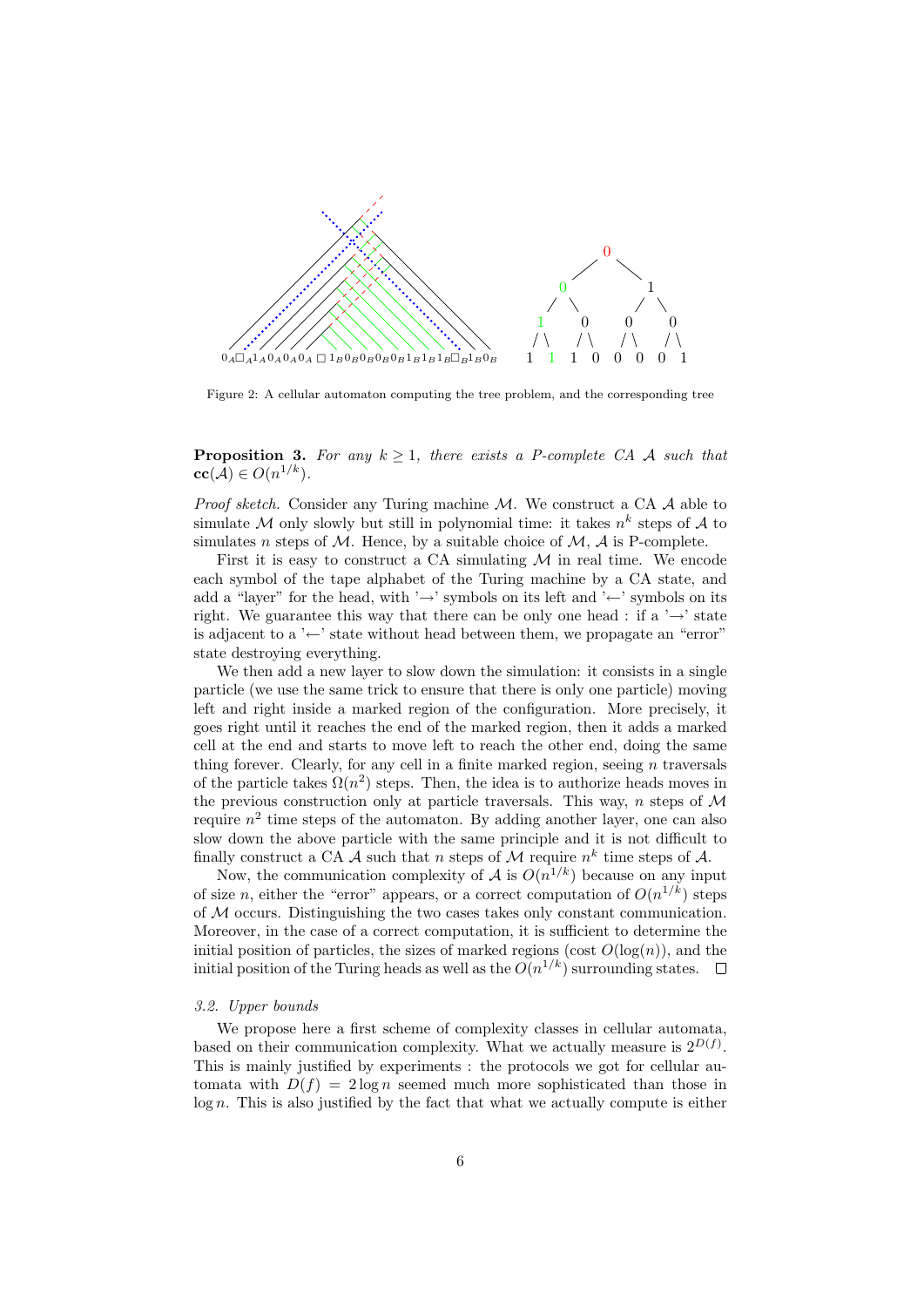the number of different rows or columns, or the number of rectangles in the matrices. Thus, in the rest of this article, we will use the terms bounded or constant for CA with communication complexity bounded by a constant, linear for CA with communication complexity  $log n + O(1)$ , quadratic for CA with communication complexity  $2 \log n + O(1)$ , and so on.

In this section, we give some well-known properties of CA that induce a bounded communication complexity. The results below are adaptations of ideas of [3] to the formalism adopted in the present paper.

**Proposition 4.** Let  $A$  be any  $CA$  of local function f. If there is a function  $g: \mathbb{N} \to \mathbb{N}$  such that  $f^n$  depends on only  $g(n)$  cells, then  $\mathbf{cc}(\mathcal{A}) \leq g(n)/2$ .

Following the work of M. Sablik [13], one can characterize the set of CA having a bounded number of dependant cells (*i.e.* a bounded function  $q(n)$ ): they are exactly these CA which are equicontinuous in some direction (theorem 4.3 of [13]). This set contains the nilpotent CA (a CA is nilpotent if it converges to a unique configuration from any initial configuration, i.e.  $f<sup>n</sup>$  is a constant for any large enough  $n$ ).

# **Corollary 1.** If A is equicontinuous in some direction then  $cc_1(A)$  is bounded.

Another set of CA with that property is the set of linear CA. A CA  $\mathcal A$  with state set S, radius r and local global rule G is linear if there is an operator  $\oplus$ such that  $(S, \oplus)$  is a semi-group with neutral element e and for all configurations  $c$  and  $c'$  we have:

$$
G(c \overline{\oplus} c') = G(c) \overline{\oplus} G(c'),
$$

where  $\overline{\oplus}$  is the uniform extension of  $\oplus$  to configurations.

# **Proposition 5.** If A is linear then  $cc_1(A)$  is bounded.

The proof appears in [3] in a different setting. The idea is that there is a simple one-round protocol to compute linear functions: Alice and Bob can each compute on their own the image the function would produce assuming the other party has only the neutral element as input, then Alice or Bob communicate this result to the other who can answer the final result by linearity.

#### 3.3. Simulation and universality

Since the pioneering work of J. von Neumman [15], universality in CA has received a lot of attention (see [11] for a survey). Historically, the notion of universality used for CA was more or less an adaptation of the classical Turinguniversality. Later, a stronger notion called *intrinsic universality* was proposed: a CA is intrinsically universal if it is able to simulate any other CA. This definition relies on a notion of simulation which is formalized below.

The base ingredient is the relation of sub-automaton. A CA  $\mathcal A$  is a subautomaton of a CA B, denote  $A \subseteq B$ , if there is an injective map  $\iota$  from  $S_A$  to  $S_B$  such that  $\bar{\iota} \circ G_A = G_B \circ \bar{\iota}$ , where  $\bar{\iota} : S_A^{\mathbb{Z}} \to S_B^{\mathbb{Z}}$  denotes the uniform extension of  $\iota$ .

A CA  $\mathcal A$  simulates a CA  $\mathcal B$  if some *rescaling* of  $\mathcal A$  is a sub-automaton of some rescaling of  $\beta$ . The ingredients of the rescalings are simple: packing cells into blocs, iterating the rule and composing with a translation. Formally,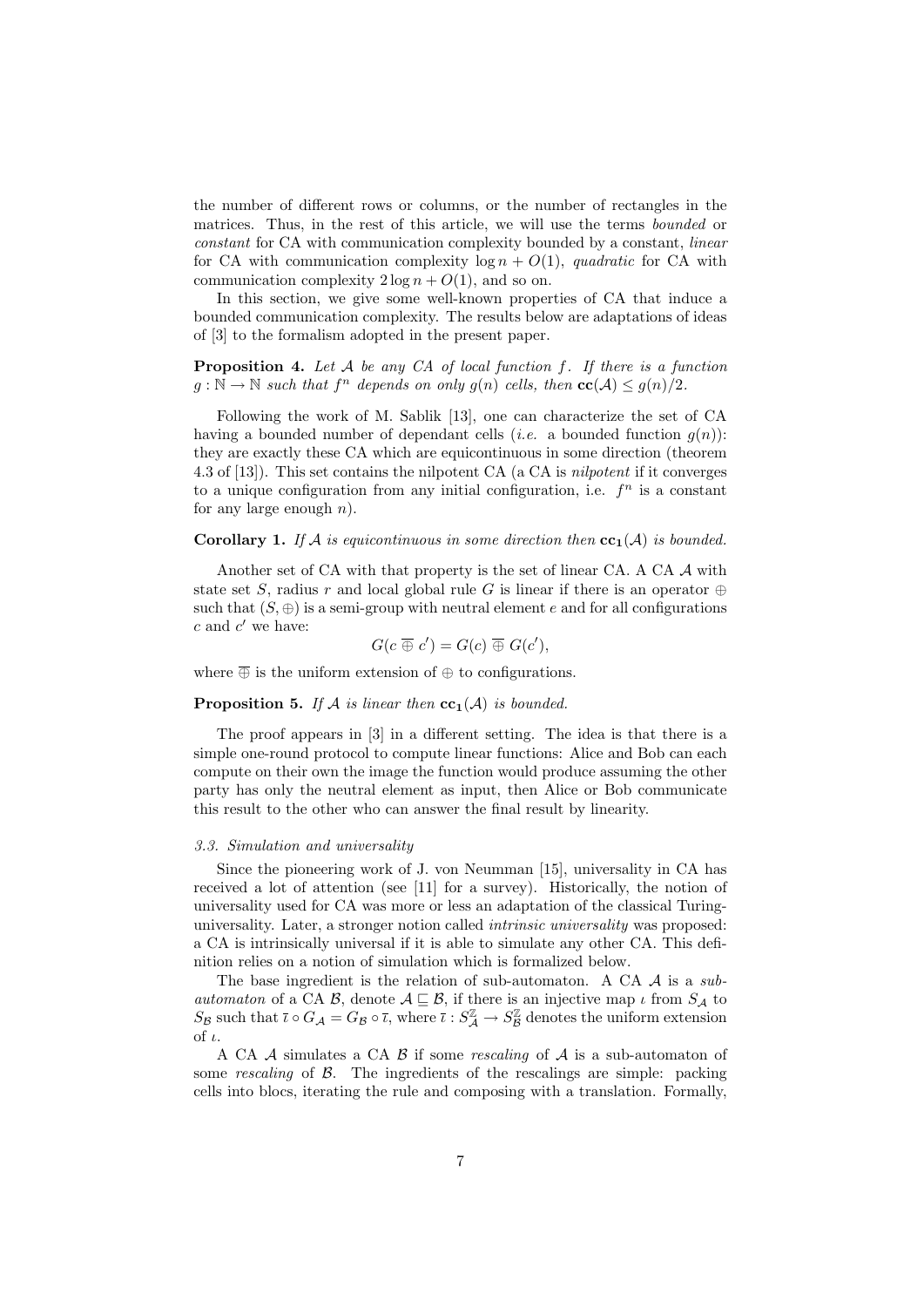given any state set Q and any  $m \geq 1$ , we define the bijective packing map  $b_m: Q^{\mathbb{Z}} \to (Q^m)^{\mathbb{Z}}$  by:

$$
\forall z \in \mathbb{Z} : (b_m(c))(z) = (c(mz), \dots, c(mz + m - 1))
$$

for all  $c \in Q^{\mathbb{Z}}$ . The rescaling  $\mathcal{A}^{}$  of  $\mathcal A$  by parameters m (packing),  $t \geq 1$ (iterating) and  $z \in \mathbb{Z}$  (shifting) is the CA of state set  $Q^m$  and global rule:

$$
b_m\circ \sigma_z\circ G_{\mathcal{A}}^t\circ b_m^{-1}.
$$

With these definitions, we say that A simulates B, denoted  $A \preccurlyeq B$ , if there are rescaling parameters  $m_1, m_2, t_1, t_2, z_1$  and  $z_2$  such that  $\mathcal{A}^{}\subseteq \mathcal{B}^{}.$ 

We can now naturally define the notion of universality associated to this simulation relation.

#### **Definition 5.** A is intrinsically universal if for all  $\beta$  it holds  $\beta \preccurlyeq A$ .

This definition of universality may seem very resctrictive. In fact, many socalled universal CA (i.e. Turing-universal CA) are also intrinsically universal (see [11] and [2] for the particular case of Game of Life), although there is still a gap for one-dimensional CA (the elementary CA 110 is Turing-universal and no elementary CA is known to be intrinsically universal). Moreover, intrinsic universality appears to be very common in some classes of CA (see [14]).

But, most importantly, by completely formalizing<sup>2</sup> the notion of universality, we facilitate the proof of negative results.

We are going to show that the tool of communication complexity is precisely a good candidate to obtain negative results. The idea is simple: if  $A$  simulates  $\beta$  then the communication complexity of  $\mathcal A$  must be 'greater' than the communication complexity of B.

More precisely, we consider the following relation of comparison between functions from  $\mathbb N$  to  $\mathbb N$ :

 $\phi_1 \prec \phi_2 \iff \exists \alpha, \beta, \gamma > 1, \forall n \in \mathbb{N} : \phi_1(\alpha n) \leq \beta \phi_2(\gamma n).$ 

**Proposition 6.** If  $A \preccurlyeq B$  then  $\mathbf{cc}(A) \preccurlyeq \mathbf{cc}(B)$ .

Proof sketch. We consider successively each ingredient involved in the simulation relation:

- **Sub-automaton:** if  $A \sqsubseteq B$  then each valid protocol to compute iterations of B is also a valid protocol to compute iterations of  $A$  (up to state renaming).
- **Iterating:** the complexity function of  $\mathcal{A}^t$  is  $n \mapsto \phi(t \cdot n)$  if  $\phi$  is the complexity function of A.
- Shifting: this operation only affects the splitting of inputs. Since we always take in each case the splitting of maximum complexity, this has no influence on the final complexity function.

<sup>&</sup>lt;sup>2</sup>There is actually no consensus on the formal definition of Turing-universality in CA (see [2] for a discussion about encoding/decoding problems).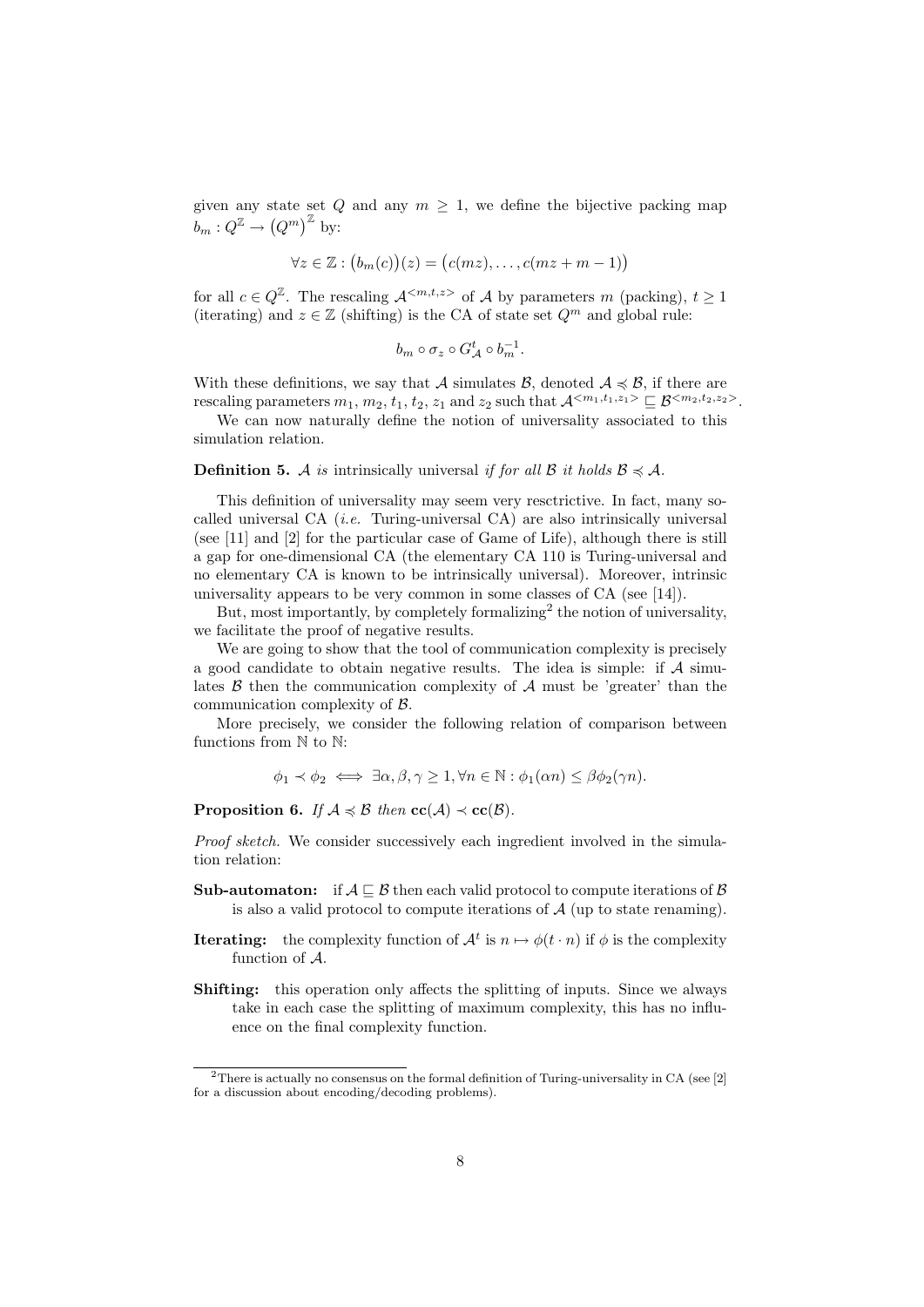**Packing:** let  $A$  be CA with local rule  $f$  and states set  $S$ . Consider any sequence of valid protocols  $(P_j)$ , one for each splitting of inputs of  $f^n$ , and denote by  $h:(S^m)^i \times (S^m)^{k-i} \to S^m$  some splitting of the *n*th iteration of the local rule of  $\mathcal{A}^{}$ . By definition of packing map  $b_m$ , a valid protocol for  $h$  is deduced by simultaneous application of protocols  $P_i, \ldots, P_{i+m-1}$  (for a suitable choice of j), each being used to determined one component of the resulting value of  $h$  which belongs to  $S<sup>m</sup>$ . It follows that  $\mathbf{cc}(h) \leq m \cdot \mathbf{cc}(f^n)$ .

Therefore we have:  $\mathbf{cc}(\mathcal{A}) \prec \mathbf{cc}(\mathcal{A}^{})$ ,  $\mathbf{cc}(\mathcal{A}^{}) \prec \mathbf{cc}(\mathcal{A})$  and if  $\mathcal{A} \sqsubseteq \mathcal{B}$ then  $\mathbf{cc}(\mathcal{A}) \prec \mathbf{cc}(\mathcal{B})$ .  $\Box$ 

From Proposition 1, we derive the following necessary condition for intrinsic universality. It is one of the main motivations to study communication complexity of CA, both theoretically and experimentally.

**Corollary 2.** If A is intrinsically universal then  $\mathbf{cc}(\mathcal{A}) \in \Omega(n)$ .

#### 4. The one-round communication complexity of ECA

In this section we concentrate on elementary cellular automata (ECA) : dimension one, two states, and radius  $r = 1$ . And we split the input as follows :  $f: \{0,1\}^n \times \{0,1\}^{n+1} \rightarrow \{0,1\}$ . Since any ECA has the same (one-round) communication complexity as its reflex and its conjugate, we propose here a classification of the 88 nonisomorphic ECA. Since we only consider one-round communication complexity here, Fact 1 allows us to consider matrices associated to functions and study the number of their different rows or columns.

Therefore, for the sake of clarity, the name we give to classes of ECA is related to the number of different rows and columns (instead of the one-round communication complexity, which is the logarithm of the previous).

#### 4.1. Bounded (by a constant)

As shown above, several results allow us to bound the (one-round) communication complexity of many CA.

The ECA proved to be in this class are the following 44 ones: 0, 1, 2, 3, 4,

5, 7, 8, 10, 12, 13, 15, 19, 24, 27, 28, 29, 32, 34, 36, 38, 42, 46, 51, 60, 72, 76, 78, 90, 105, 108, 128, 130, 136, 138, 140, 150, 156, 160, 162, 170, 172, 200, 204 (and all their reflexes, conjugates, and reflex-conjugates).

#### 4.2. Linear

Consider for instance rule 178, which has been studied recently by D. Regnault [12] using percolation theory. The author considered the case where each cell has an independent probability  $\rho$  to be updated in each step. He studied Rule 178 because it "exhibited rich behavior such as phase transition". Despite its complexity, this CA was amenable to formal analysis: the proofs were based on a coupling between its space-time diagram and oriented percolation on a graph.

It is not difficult, using the methods of [7], to prove that the communication complexity of CA 178 grows as  $\Theta(n)$ . Notice that in order to get such a result we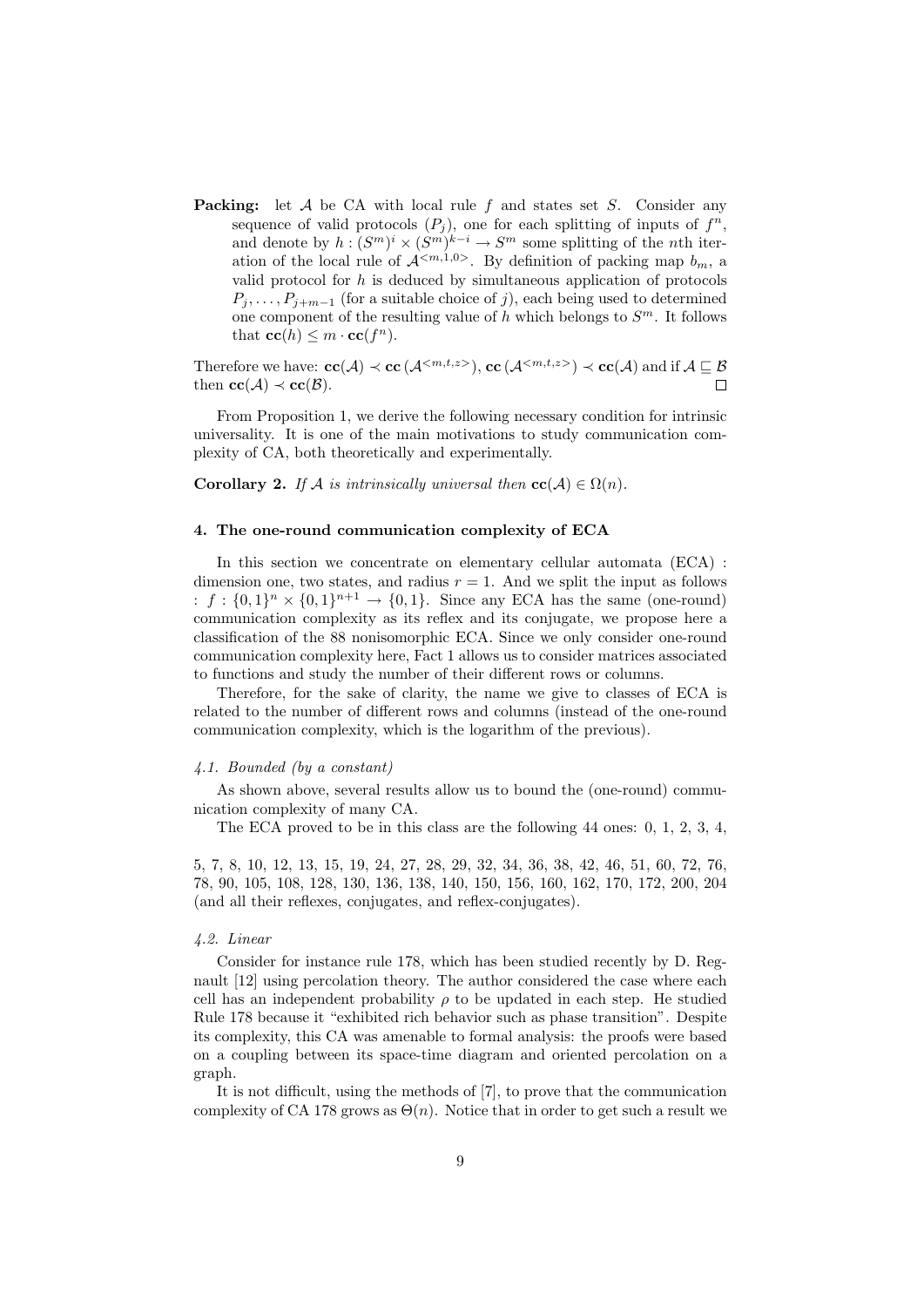must find, on one hand, a communication protocol (upper bound) of complexity  $\approx \log(n)$  and, on the other hand, to exhibit a "fooling set" (i.e. a set C of configurations such that for any couple  $(x, y)$  of configurations of C, x and y are necessarily in two distinct monochromatic rectangles) of size in  $\Omega(n)$ .

The ECA Rule 178 is given by the following local rule :

|  | $\sim$ 0 | 1 1 0 1                                         |  |  |
|--|----------|-------------------------------------------------|--|--|
|  |          | $000$ $001$ $010$ $011$ $100$ $101$ $110$ $111$ |  |  |

There is a very simple protocol  $\mathcal P$  in  $\log n+1$  bits for it: if we call c the value of the central cell at the beginning (Bob knows it), then Bob sends the length of the longest string of cells with value c, starting from the left of his part, to Alice.

# **Proposition 7.** Protocol  $P$  is correct for ECA Rule 178.

Proof. First remark that configurations 01 and 10 map to each other for any values of their right or left neighbour (which we can see in figure 3 where undetermined cells are represented in gray), and thus stay stable. So once Alice



Figure 3: Evolution of 01 and 10 for rule 178

knows where the first 01 or 10 occurs, she can assume w.l.g. that the rest of Bob's part are only zeros (the final result is the same). But then, she also knows the beginning of Bob's part, so she can compute the final result of Rule 178.  $\Box$ 

**Proposition 8.** Protocol  $P$  is optimal even as a multi-round protocol.

Proof. To show this, we use the results of [7] and exhibit a fooling set. Let

$$
C = \{(0^{n-2k-1}10^{2k}, c^{2k}\overline{c}c^{n-2k})|0 \le 2k \le n-1, c \in \{0, 1\}\}\
$$

First remark that the result of Rule 178 on configurations of the form

$$
0^{n-2k-1}10^{2k}c^{2k}\overline{c}c^{n-2k}
$$

is always n mod 2, while for any  $i \neq j$ , the result of  $0^{n-2i-1}10^{2i}c^{2j}\overline{c}c^{n-2j}$  is  $n+1 \mod 2$ .

For the case  $c = 1$ , this is shown by our previous remark on stable configuration. For  $c = 0$ , this is a simple remark on the space-time diagrams of rule 178.

Then  $|C| = 2 \cdot |n/2|$ , and thus no deterministic protocol, even multiround, could predict rule 178 in less than  $\log n + 1$  rounds.  $\Box$ 

Remark. The same argument can be used for rule 50 (and thus also 179).

We believe that the linearity of Rule 178 and the fact that it is amenable to other types analysis is not a coincidence.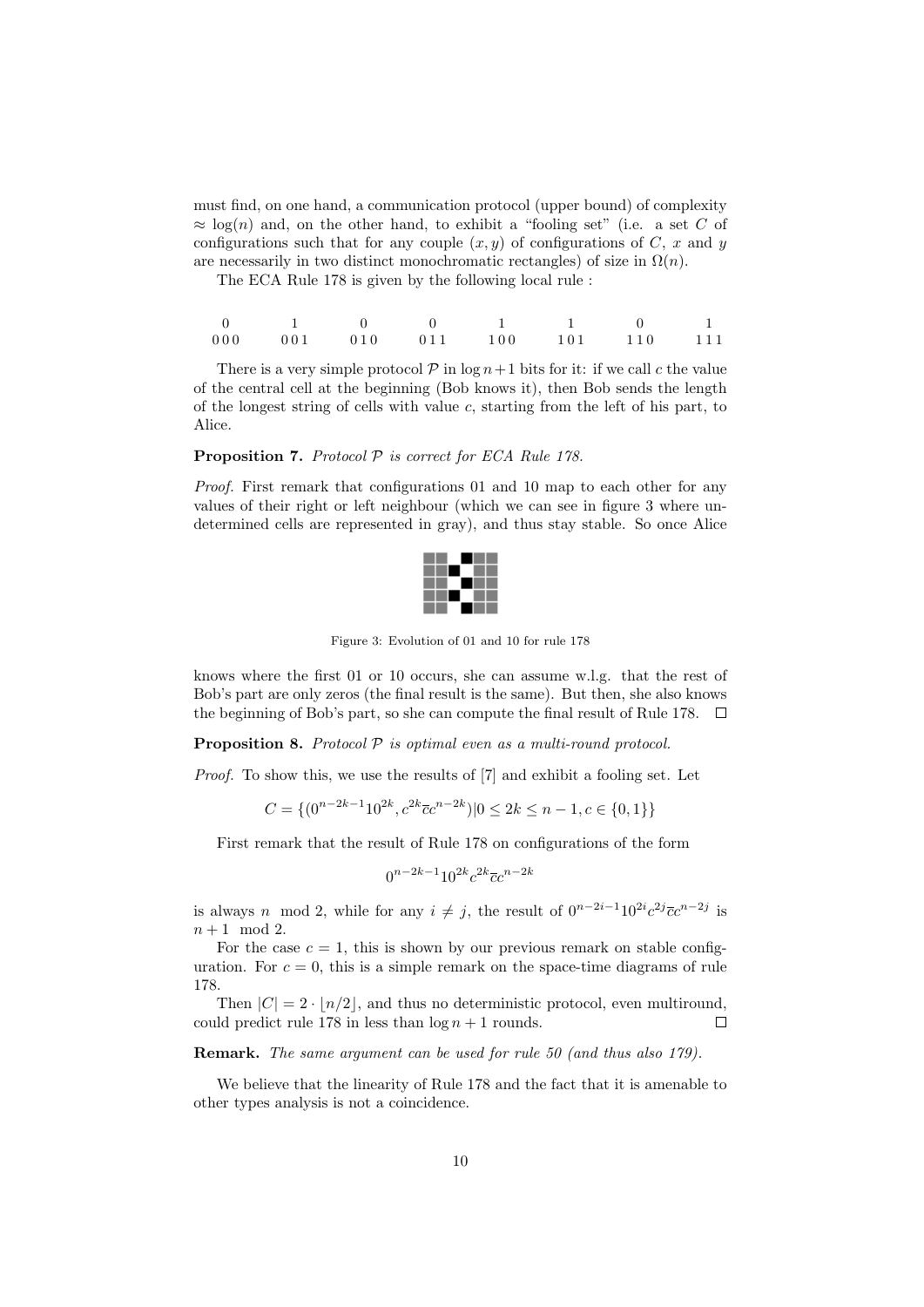#### 4.3. Quadratic

As soon as we move up in our hierarchy the underlying protocols become rather sophisticated. In fact, for Rule 218, we prove in [4] that if  $c = 0$  then Alice needs to send 2 positions of her string  $(2 \text{ times } \log(n) \text{ bits})$ . The difference in the difficulty between sending 1 position  $(\Theta(n)$  behavior) and 2 positions  $(\Theta(n^2))$ behavior) is huge.

We encountered Rule 218 when trying to find a (kind of) double-quiescent palindrome-recognizer. Despite the fact that it belongs to class II (according to Wolfram's classification), it mimics Rule 90 (class III) for very particular initial configurations.

Behind the following "proofs" there are lots of lemmas that we are not even stating. Therefore, the purpose here is just to give an idea of how we proceed. We are considering the case when the central cell is 0. We write  $f$  instead of  $f_{218}.$ 

**Definition 6.** We say that a word in  $\{0,1\}^*$  is additive if the 1s are isolated and every consecutive couple of 1s is separated by an odd number of 0s.

**Notation 1.** Let  $\alpha$  be the maximum index i for which  $x_i \dots x_1 0$  is additive. Let  $\beta$  be the maximum index j for which  $0y_1 \dots y_j$  is additive. Let  $x' = x_\alpha \dots x_1 \in$  $\{0,1\}^\alpha$  and  $y' = y_1 \dots y_\beta \in \{0,1\}^\beta$ .

**Notation 2.** Let l be the minimum index i for which  $x_i = 1$ . If such index does not exist we define  $l = 0$ . Let r be the minimum index j for which  $y_j = 1$ . If such index does not exist we define  $r = 0$ .

**Proposition 9.** There exists a one-round f-protocol  $\mathcal{P}_0$  with cost  $2\lceil \log(n) \rceil + 1$ .

*Proof.* Recall the Alice knows x and Bob knows y.  $P_0$  goes as follows. Alice sends to Bob  $\alpha$ , l, and  $a = f^{\alpha}(x', 0, 0^{\alpha})$ . The number of bits is therefore  $2\lceil log(n) \rceil + 1.$ 

If  $l = 0$  then Bob knows (by definition of l) that  $x = 0^n$  and he outputs  $f^{n}(0^{n},0,y)$ . If  $r=0$  his output depends on  $\alpha$ . If  $\alpha = n$  he outputs a and if  $\alpha < n$  he outputs 1. We can assume now that neither l nor r are 0. The way Bob proceeds depends mainly on the parity of  $|l + r - 1|$ .

**Case**  $|l + r - 1|$  is odd. If  $|\alpha - \beta| \ge 1$  Bob outputs 1. If  $\alpha = \beta = k$  he outputs  $a + f^{k}(0^{k}, 0, y').$ 

**Case**  $|l + r - 1|$  is even. Bob compares r with l. If  $l \geq r - 1$  then Bob outputs  $f^{n}(1^{n-l+1}0^{l-1},0,y)$  if  $l \geq r+3$  and 1 otherwise. If  $l \leq r-3$  then he outputs  $a = f^{\alpha}(x', 0, 0^{\alpha})$  if  $r = \alpha + 1$  and 1 otherwise.  $\Box$ 

Now we exhibit lower bounds for the number of different rows of the corresponding matrix. If these bounds appear to be tight then, from Fact 1, they can be used for proving the optimality of our protocol.

**Proposition 10.** The cost of any one-round f-protocol is at least  $2\lceil \log(n) \rceil - 5$ .

*Proof.* Consider the following subsets of  $\{0, 1\}^n$ . First,  $S_3 = \{1^{n-3}000\}$ . Also,

$$
S_5 = \{1^{n-5}00000, 1^{n-5}01000\}.
$$

In general, for every  $k \geq 2$  such that  $2k + 1 \leq n$ , we define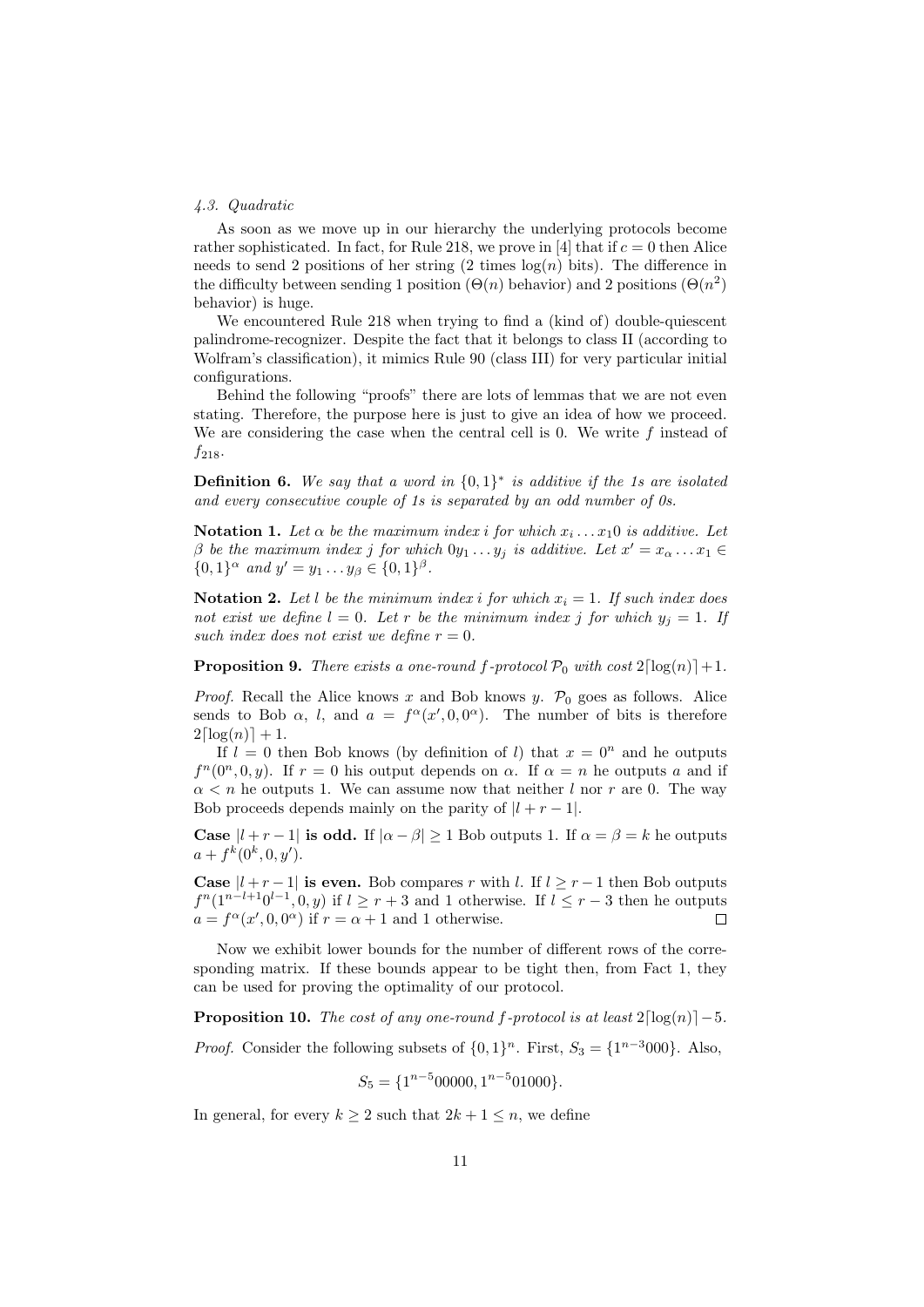$S_{2k+1} = \{1^{n-2k-1}0^{2k+1}\} \cup \{1^{n-2k-1}0^{a}10^{b} | a \text{ odd, } b \text{ odd, } b \geq 3, a+b=2k\}.$ 

Let  $x_n \dots x_1 \in S_{2k+1}$  and  $\tilde{x}_n \dots \tilde{x}_1 \in S_{2\tilde{k}+1}$  with  $k \neq \tilde{k}$ . It follows that the rows of  $M_f^{c,n}$  indexed by  $x_n \ldots x_1$  and  $\tilde{x}_n \ldots \tilde{x}_1$  are different.

Let  $x = x_n \dots x_1$ ,  $\tilde{x} = \tilde{x}_n \dots \tilde{x}_1 \in S_{2k+1}$  with  $x \neq \tilde{x}$ . It follows that there exists  $y = y_1 ... y_n \in \{0, 1\}^n$  such that  $f^n(x, 0, y) \neq f^n(\tilde{x}, 0, y)$ . П

## 4.4. Non-polynomial

Our experiments suggested the existence of (at least) two subclasses of this class of "hard" ECA.

- Automata with a high one-round communication complexity but a low matrix rank (suggesting a low multi-round communication complexity), meaning they are easy to predict with several actors and a protocol between them, but the exact influence of each cell of the initial state is hard to determine. We do not know whether this class really exists among ECA, but our experiments suggest that rule 30 may be a candidate.
- Automata that are "intrinsically hard", meaning that they do not have a deterministic protocol in the previous classes.

#### 5. Conclusion and perspectives

Input splitting. When defining the communication complexity in CA we consider the worst case for splitting the inputs for each  $n$ . We believe that the sequence  $(s_n)_n$  of such worst-case splittings is meaningful and raises several interesting questions: Is  $s_n$  unique for each n? If it is the case, what is the function  $n \mapsto s_n$ ? Is it linear, thus showing a direction of maximal 'information exchange' along time? What is the meaning of such a direction?

Higher dimensional CA and multi-party protocols. We focused our study on the model where Alice and Bob need to communicate to predict a given CA. There are also other models of protocols with  $k$  players, but the difficulty of experimentation would probably not be the same. A greater number of players seems more natural for dimension 2 or more, since we can partition the set of dependant cells into adjacent regions. But the two-player framework could also be applied to higher dimensional CA.

Nondeterministic protocols. A possible generalization of our definitions of protocols is to allow Alice and Bob to take nondeterministic steps in the protocol tree. This gives us other interesting tools and measures, for instance the notion of a *cover* of a matrix, which seems linked to circuits. We can find in [7] a link between nondeterministic protocols and the minimal number of rectangles needed to cover a matrix with possible intersections between rectangles.

Probabilistic protocols. Another relevant generalization of communication complexity for the study of CA is randomized complexity, where errors are allowed. In this model, Alice and Bob are allowed to toss a coin before communicating (see [6] regarding one-round randomized complexity and [9] for many-round). Allowing randmoness just changes the notion of complexity and can be applied to deterministic CA, but it may make sense to use this framework for stochastic CA (see for instance [12]).